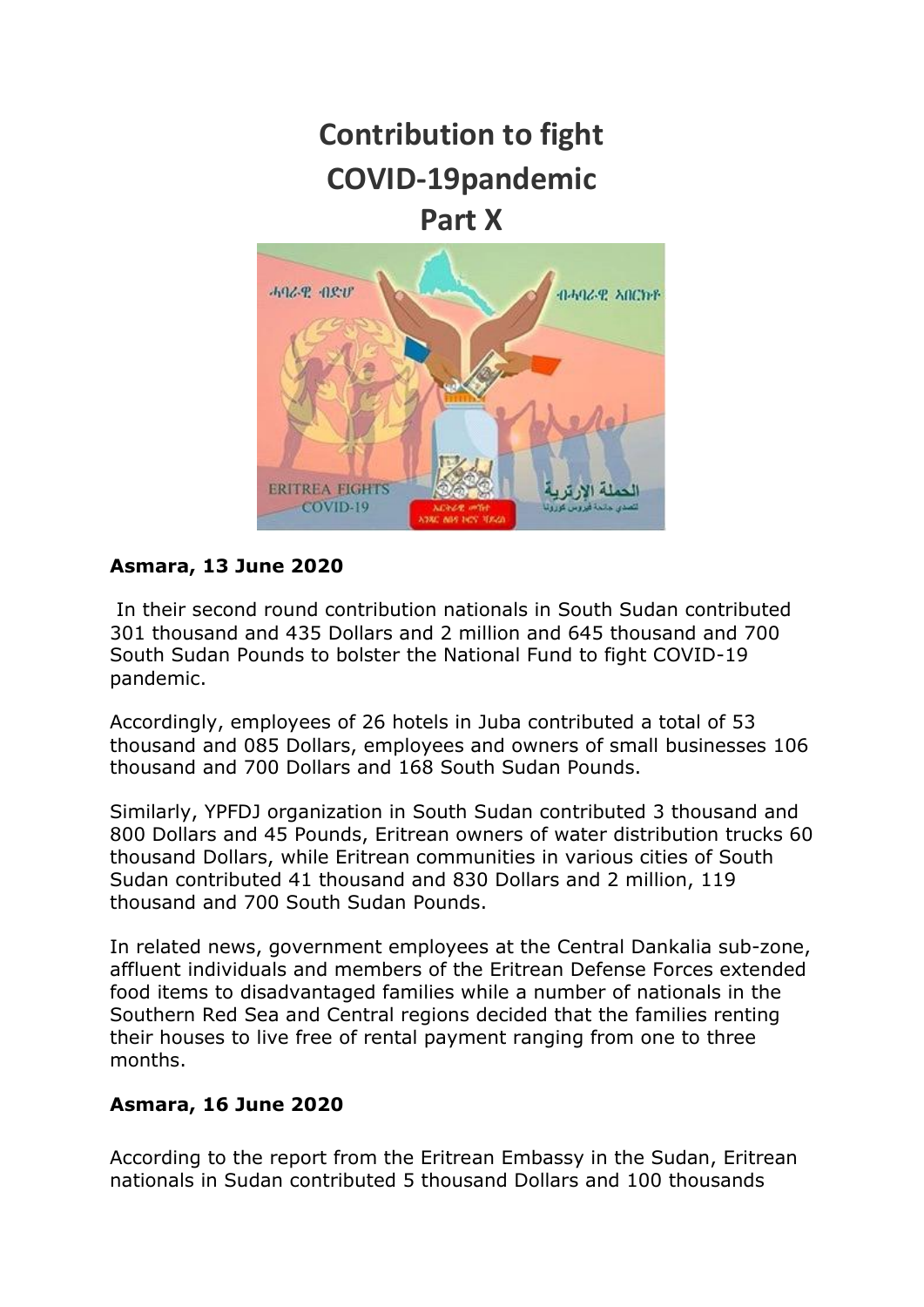Sudanese Pound to bolster the National Fund to combat the COVID-19 pandemic.

Accordingly, 'Nibal' Transportation Company contributed 5 thousand Dollars while 'Senait' Transportation Company contributed 100 thousand Sudanese Pounds.

So far nationals residing in the Sudan have contributed over 5 million Sudanese Pounds and 11 thousand and 450 Dollars.

In related news, religious institutions, workers in the civil service and farmers as well as sub-zonal administrations in the Anseba, Gash Barka and Northern Red Sea regions have extended financial and food items support as well as sanitation materials to disadvantaged families in their areas while a number of nationals inside the country and abroad decided that the families renting their houses to live free of rental payment ranging from two months and until the pandemic is fully contained.

# **Asmara, 17 June 2020**

According to report from the Ministry of Health, employees of 'ASBECO' Company contributed 641 thousand and 433 Nakfa, employees of Eritrean Red Cross 202 thousand and 69 Nakfa, employees of 'Eri-Soc' 36 thousand and 318 Nakfa, staff members of the Eritrean General Consulate in Toronto, Canada, 9 thousand and 990 Dollars, Eritrean workers at the Italian School 13 thousand and 300 Nakfa, employees of 'Techno-Brick 7 thousand and 622 Nakfa and Mr. Edward Nile from Asmara Mining Company 400 Dollars.

Similarly small businesses, cooperative associations and others in the Central region contributed a total of 71 thousand and 161 Nakfa.

In related news Eritrean nationals in Dammam and its environs, Saudi Arabia contributed 5 thousand and 350 Riyals while nationals and the Eritrean community in Bahrain contributed 8 thousand Riyals.

# **Asmara, 18 June 2020**

According to the daily report from the Ministry of Health about half a million Nakfa and over 14 thousand Dollars has been contributed to bolster the National Fund to fight the COVID-19 pandemic.

Accordingly, teachers and staff members of Finland Mission School in Asmara contributed 137 thousand and 30 Nakfa, Himbol Financial Service 101 thousand and 993 Nakfa, Assab Port administration 71 thousand and 672 Nakfa, Dearit steel and wood work in Keren 50 thousand Nakfa, Assab Eri-Tel 10 thousand Nakfa, Eritrean workers at the French Embassy and Alliance Francois 4 thousand and 500 Nakfa, Dekemhare sub-zone